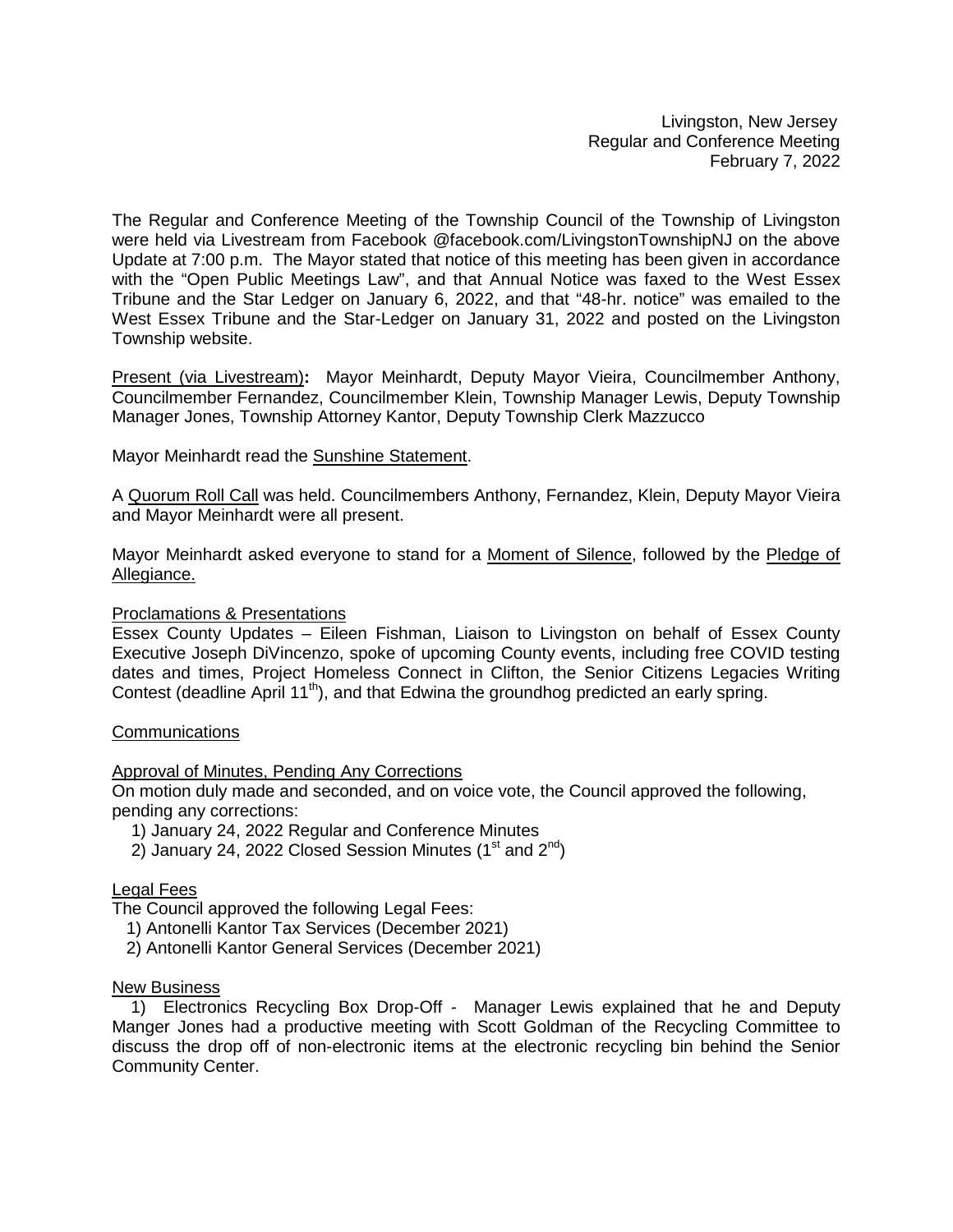2) Community Library – LHS student Benjamin Gantman proposed installing book case boxes around the Township for community book sharing. He added that he planned to use a third party vendor who charges \$200 per box, for which they would seek funding and sponsorship. Manager Lewis mentioned that South Orange had a similar program and it was very successful. Councilmember Klein expressed concern about the long-term maintenance plan of the boxes. Mayor Meinhardt said he would share the idea with the Library Board at their next meeting.

 3) Sale of Surplus (Trucks) - Manager Lewis explained that there is a Resolution on tonight's Agenda for the sale of two DPW trucks and that are approximately 20 years old. The Council agreed, and the Resolution will be considered and voted upon later in the meeting.

 4) Professional Engineering and Permitting (Stream Cleaning) - Manager Lewis discussed the need for the design and permitting of stream cleaning to prevent back up. The Council agreed, and the Resolution will be considered and voted upon later in the meeting.

 5) Emergency Contract for Pump Replacement Well #'s 15 & 9 – Manager Lewis expressed the need for an emergency contract for pump replacements for Well No. 15 and 9. The Council agreed, and the Resolution will be considered and voted upon later in the meeting.

 6) NJ I-Bank Funding Assistance for PFAS – Manager Lewis explained Township Utility Engineer Nathan Kiracofe's request for a Resolution awarding a contract to Mott MacDonald, Inc. for NJ I-Bank funding assistance for PFAS treatment projects. The Council agreed, and the Resolution will be considered and voted upon later in the meeting.

 7) Bond Counsel Services 2022 – Manager Lewis recommended to retain Gibbons P.C. as bond counsel for 2022. The Council agreed, and the Resolution will be considered and voted upon later in the meeting.

 8) Draft Filming Ordinance – Township Manager Lewis advised Councilmembers that the he is looking for guidance on indoor and outdoor filming times and fees. Councilmember Fernandez noted that the definition of "filming" needed updating and exceptions should be noted, as with students filming for school projects or drone usage.

 9) Upcoming Council Calendar invitations—The Council discussed upcoming events, and Mayor Meinhardt mentioned that the next meeting will be Tuesday, February 22<sup>nd</sup>, because of the Presidents Day Holiday. The Mayor added that Wednesday, February  $9<sup>th</sup>$ , from 7-8pm was the YMCA Annual Fundraiser.

### Public Portion (Agenda Items Only—4 Minute Limit)

On motion duly made and seconded, and by voice vote, the hearing on the Public Portion was opened.

Matthew Boxer, 6 Trombley Drive, inquired about the specifics of the legal bills on tonight's Agenda and requested a map of the wells in the Township.

There being no other speakers, on motion duly made and seconded and on voice vote, the Public Portion on Agenda items was closed.

### Passage of Ordinances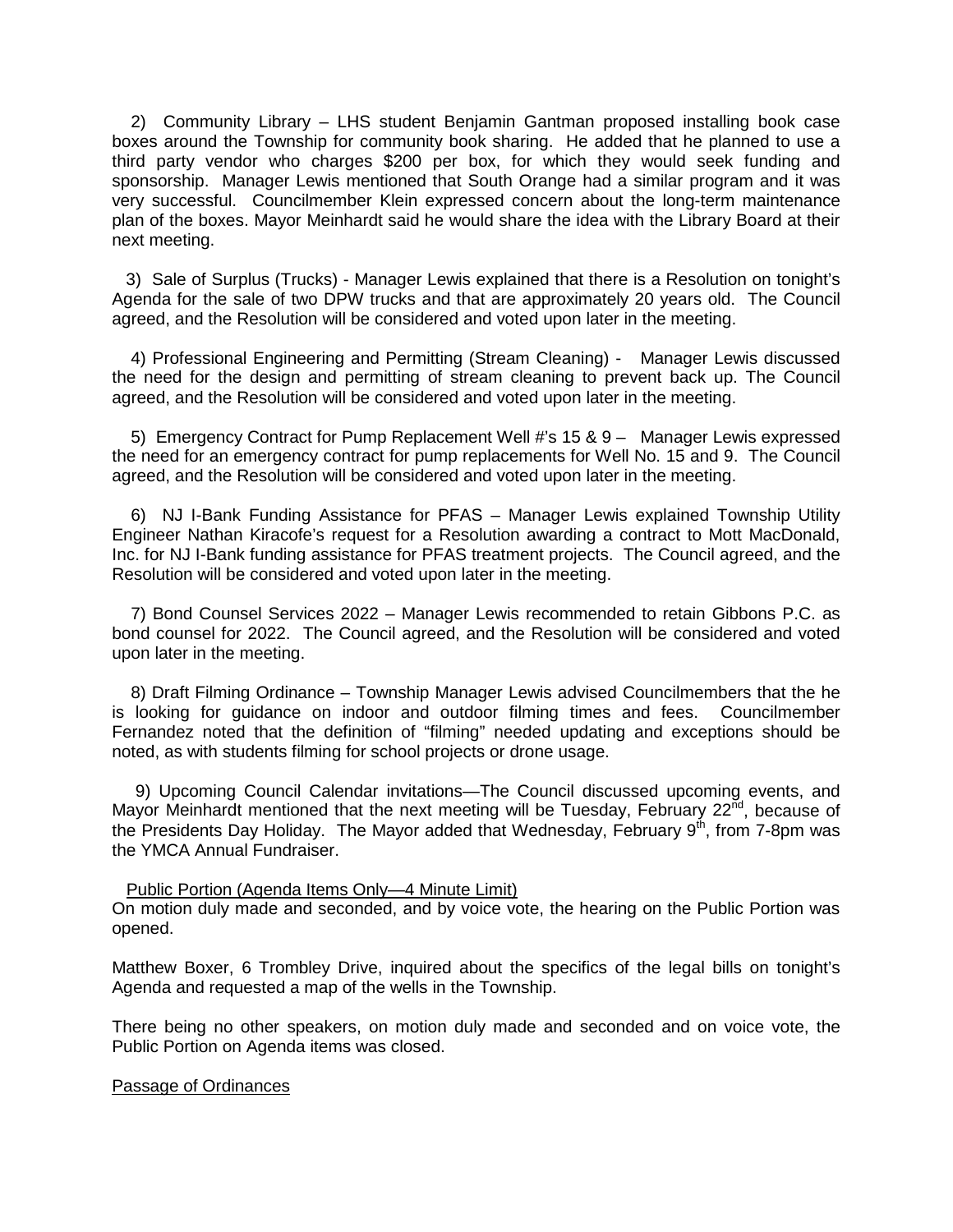# Final Hearing/2nd Reading

Ord. 3-2022 Approving the Application for a Long-Term Tax Exemption and Authorizing the Execution of a Financial Agreement with Insite Development Livingston Urban Renewal, LLC was read by title. On motion duly made and seconded, and on voice vote, the hearing was opened.

There were no speakers. On motion duly made and seconded, and on voice vote, the hearing was closed. On motion duly made and seconded, and on roll call vote, all members present voted yes. It was ordered advertised according to law.

# Introduction

There were no Ordinances for introduction.

# Consent Agenda for Resolutions: Res 22-086

**WHEREAS,** the Township Council of the Township of Livingston has determined that certain items on its agenda which have the unanimous approval of all Councilmembers and do not require comment shall be termed the "Consent Agenda"; and

**WHEREAS,** the Township Council has determined that to increase its efficiency, the Consent Agenda shall be adopted with one resolution;

**NOW, THEREFORE, BE IT RESOLVED** by the Township Council that the items on the regular agenda for February 7, 2022 attached hereto, which are preceded by an "\*" are the Consent Agenda and are hereby accepted, approved and/or adopted.

Res 22-087 Authorizing the Township of Livingston to Accept a Subgrant Award of the Federal Fiscal Year 2021 of Emergency management Performance Grant and Emergency management **Agency Assistance** 

**WHEREAS**, the Township of Livingston Office of Emergency Management has been awarded State Homeland Security Grant Program Sub-grant AFN #97.042, Subgrant Award #FY21-EMPG-EMAA 0710 from the New Jersey Department of Law and Public Safety, Office of the Attorney General. The subgrant, consisting of \$10,000.00 Federal Award is for the purpose of enhancing the City's ability to prevent, protect against, respond to and recover from acts of terrorism, natural disasters and other catastrophic events and emergencies; and

**WHEREAS**, the Township of Livingston will use these funds to enhance your Emergency Management Program and that the funds will be used for Emergency Management purposes; and

**WHEREAS,** the award period is from July 1, 2021 to June 30, 2022; and

**WHEREAS,** the subgrant award incorporates all conditions and representations contained or made in application and notice of award; and

**WHEREAS,** the Township of Livingston Office of Emergency Management, designated by the New Jersey State Police, Office of Emergency Management, has submitted an Application for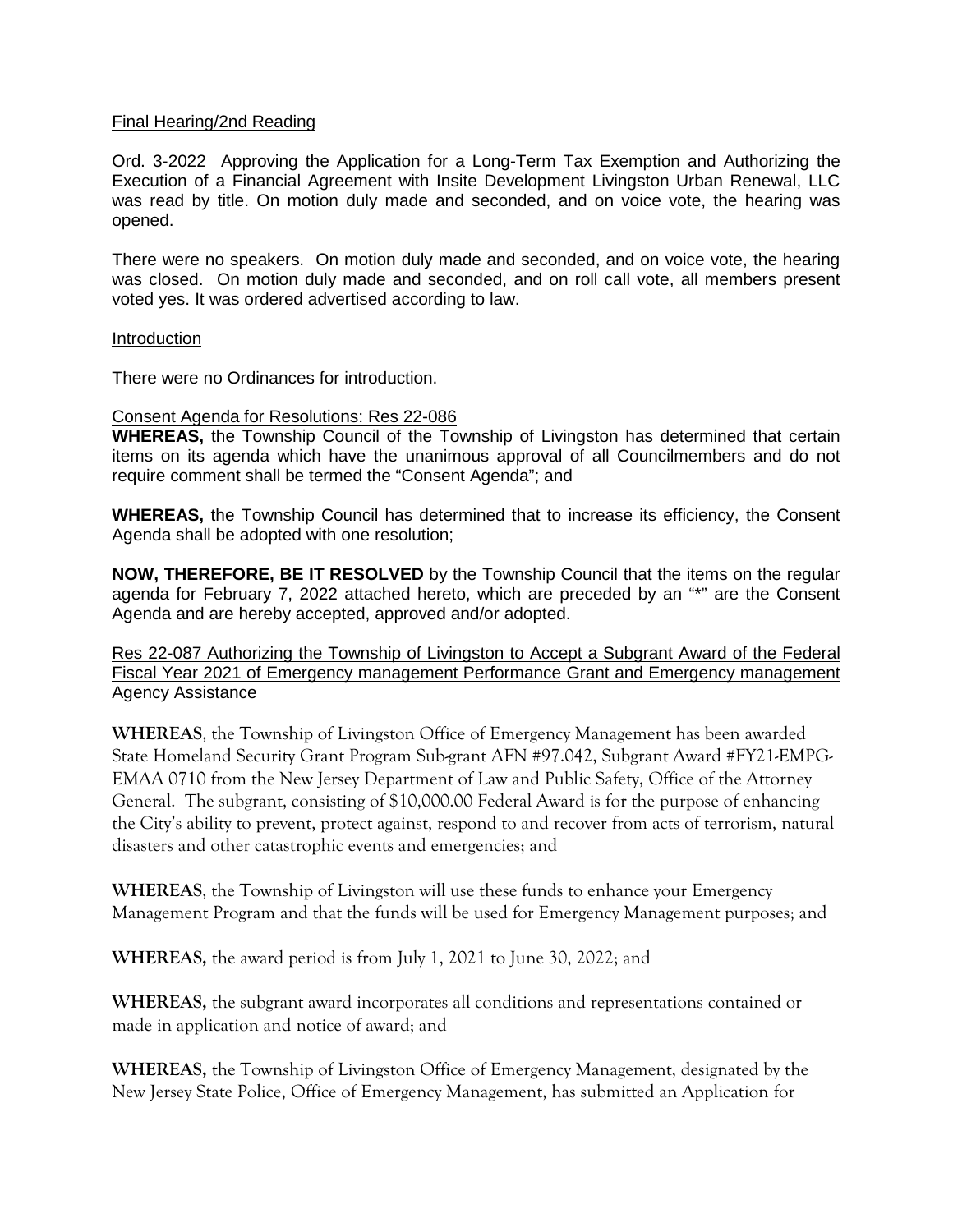Subgrant Award that has been required by the said New Jersey State Office of Emergency Management.

**NOW, THEREFORE, BE IT RESOLVED** by the Livingston Township Council in the County of Essex, State of New Jersey:

1. That the Council accepts the award of the FFY21 Emergency Management Performance Grant Program (EMPG), Emergency Management Agency Assistance Subgrant (EMAA) in the amount of up to \$10,000.00 Federal Funs from the New Jersey State Police, Office of Emergency Management.

2. That the Chief Financial Officer and Director of Emergency Management are authorized to sign the appropriate subgrant award documents.

3. That copies of this resolutions shall be forwarded to the New Jersey State Police, Office of Emergency Management, the City Business Administrator, the Chief Financial Officer and the County Division of Emergency Management and Office of Treasury.

I HEREBY CERTIFY that the foregoing is a correct and true copy of a resolution adopted by the Livingston Township Council at a meeting duly held on February 7, 2021.

# Res 22-088 Authorizing Disposition of Surplus

WHEREAS, the Township of Livingston is the owner of certain personal property described on the attached Schedule A and which is no longer needed for public purposes; and

WHEREAS, the condition of the items are such that they are not saleable and can be junked; and,

NOW, THEREFORE, BE IT RESOLVED by the Township Council of the Township of Livingston that said property listed in the attached schedule shall be junked.

| <b>Department</b> | <b>Item</b> | <b>QTY</b> | Make      | Model                          | Serial / VIN Number |
|-------------------|-------------|------------|-----------|--------------------------------|---------------------|
| <b>DPW</b>        | Vehicle     |            | 2001 Ford | F250 Super<br>Duty             | 1FTNF21L31EA86742   |
| <b>DPW</b>        | Vehicle     |            | 2002 Ford | F <sub>250</sub> Super<br>Duty | 1FTNF21L62EB82950   |

# Res 22-089 Authorizing a Award of a Contract to Christopher P Statile, PA

WHEREAS, the Township of Livingston has a need to acquire professional engineering services for stream cleaning pursuant to the provisions of N.J.S.A. 19:44A-20.4 and 20.5; and

WHEREAS, the Township Manager has determined and certified in writing that the value of the acquisition will exceed \$17,500; and

WHEREAS, the Township of Livingston solicited proposals from four companies qualified to provide professional engineering services for stream cleaning; and

WHEREAS, the Township of Livingston received two proposals; and

WHEREAS, Christopher P. Statile, P.A. submitted the lowest price proposal; and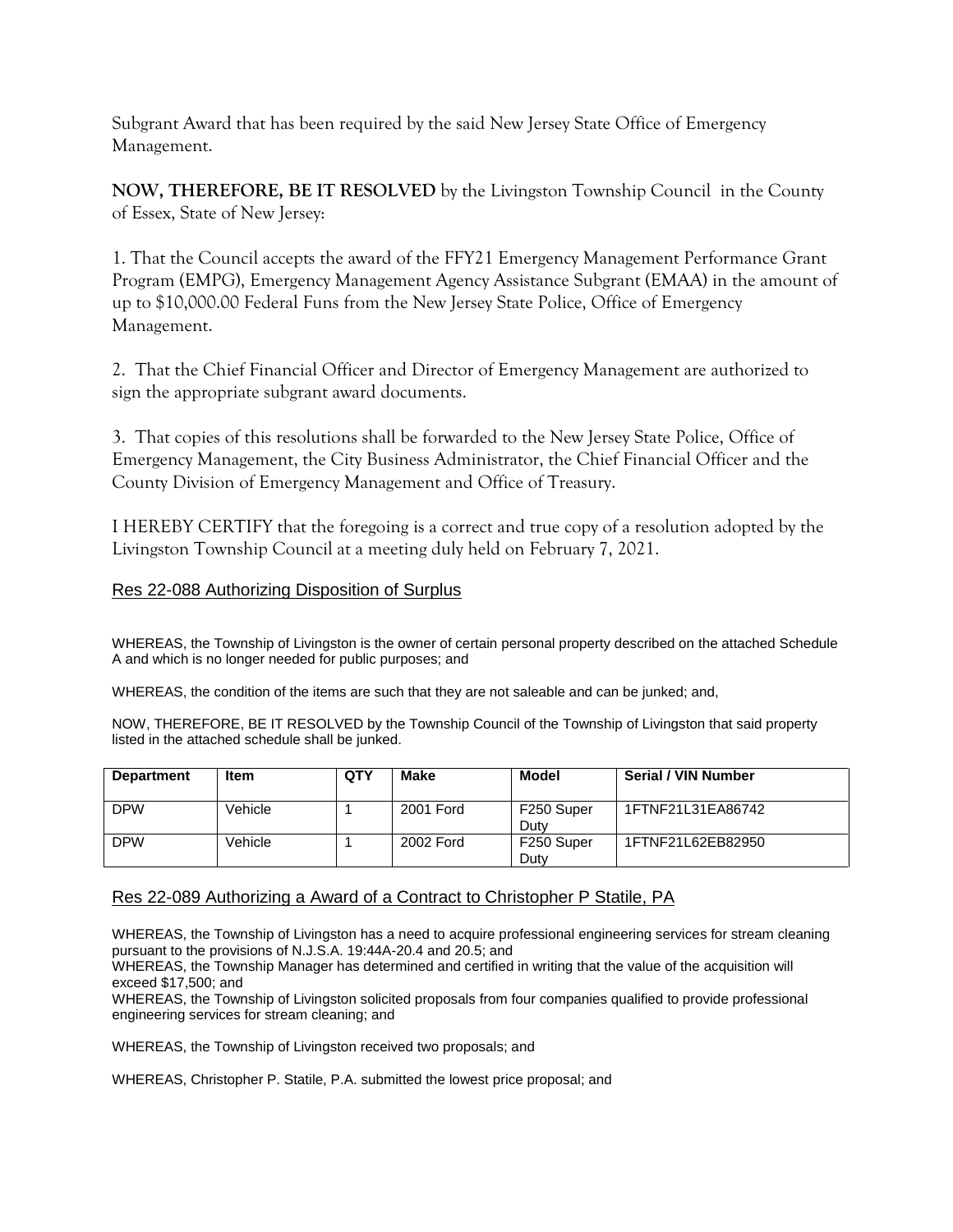WHEREAS, Christopher P. Statile, P.A. has completed and submitted a Business Entity Disclosure Certification which certifies that Christopher P. Statile, P.A. has not made any reportable contributions to a political or candidate committee in the Township of Livingston in the previous one year, and that the contract will prohibit Christopher P. Statile, P.A. from making any reportable contributions through the term of the contract, and

WHEREAS, the Township Engineer and Township Manager are recommending the award of a contract to Christopher P. Statile, P.A. to provide professional engineering services for stream cleaning as required by the Township in an amount not to exceed \$102,000.00; and,

WHEREAS, the Chief Financial Officer has certified that sufficient funds are available in account C-04-55-021-030- B04; and

NOW THEREFORE, BE IT RESOLVED that the Township Council of the Township of Livingston authorizes the Township Manager to enter into a contract with Christopher P. Statile, P.A. in an amount not to exceed \$102,000.00 as described herein.

BE IT FURTHER RESOLVED that the Business Disclosure Entity Certification and the Determination of Value be Placed on file with this resolution.

BE IT FURTHER RESOLVED that a notice of this action shall be printed in the West Essex Tribune as required by law within ten (10) days of its passage.

### Res 22-090 Authorizing Purchases Under Bergen County Cooperative Pricing System

WHEREAS, the Township of Livingston, pursuant to N.J.S.A. 40A:11-11(6) and N.J.A.C. 5:34-7.1 et seq. may by resolution and without advertising for bids, purchase any goods or services under a County Cooperative Pricing System of which the Township is a member; and,

WHEREAS, the Township of Livingston is a member of the Bergen County Cooperative Pricing System #CK04 and has the need on a timely basis to purchase goods or services using those contracts; and

WHEREAS, the Township of Livingston intends to enter into contracts with the attached referenced County contract vendors through this resolution and properly executed purchase orders as needed, which shall be subject to all the conditions applicable to current contracts.

NOW, THEREFORE, BE IT RESOLVED, that the Township Council of the Township of Livingston authorizes the purchase of certain goods and services from those approved Bergen County Cooperative Pricing System #CK04 vendors on the attached list, pursuant to all the conditions of the individual contracts; and

BE IT FURTHER RESOLVED, by the Township Council that, pursuant to the N.J.A.C. 5:30-5.5(b), the certification of available funds shall be certified at such time as the goods or services are called for prior to placing the order, and a certification of availability of funds is made by the Chief Financial Officer via an authorized purchase order; and

BE IT FURTHER RESOLVED, that the duration of this authorization shall be until December 31, 2022 or upon the expiration of the vendors' contract, whichever event first occurs.

#### Res 22-091 Authorizing the Award of a Contract to Mott MacDonald, LLC

WHEREAS, the Township of Livingston has a need to acquire professional engineering services for the NJ I-Bank assistance for PFAS treatment projects pursuant to the provisions of N.J.S.A. 19:44A-20.4 and 20.5; and WHEREAS, the Township Manager has determined and certified in writing that the value of the acquisition will exceed \$17,500; and

WHEREAS, the Township Council has determined that Mott MacDonald, LLC has provided engineering services in prior years and has performed in a satisfactory manner; and

WHEREAS, Mott MacDonald, LLC has completed and submitted a Business Entity Disclosure Certification which certifies that Mott MacDonald, LLC has not made any reportable contributions to a political or candidate committee in the Township of Livingston in the previous one year, and that the contract will prohibit Mott MacDonald, LLC from making any reportable contributions through the term of the contract, and

WHEREAS, the Utility Engineer and Township Manager are recommending the award of a contract to Mott MacDonald, LLC to provide professional engineering services for the NJ I-Bank assistance for PFAS treatment projects as required by the Township in an amount not to exceed \$50,000.00; and,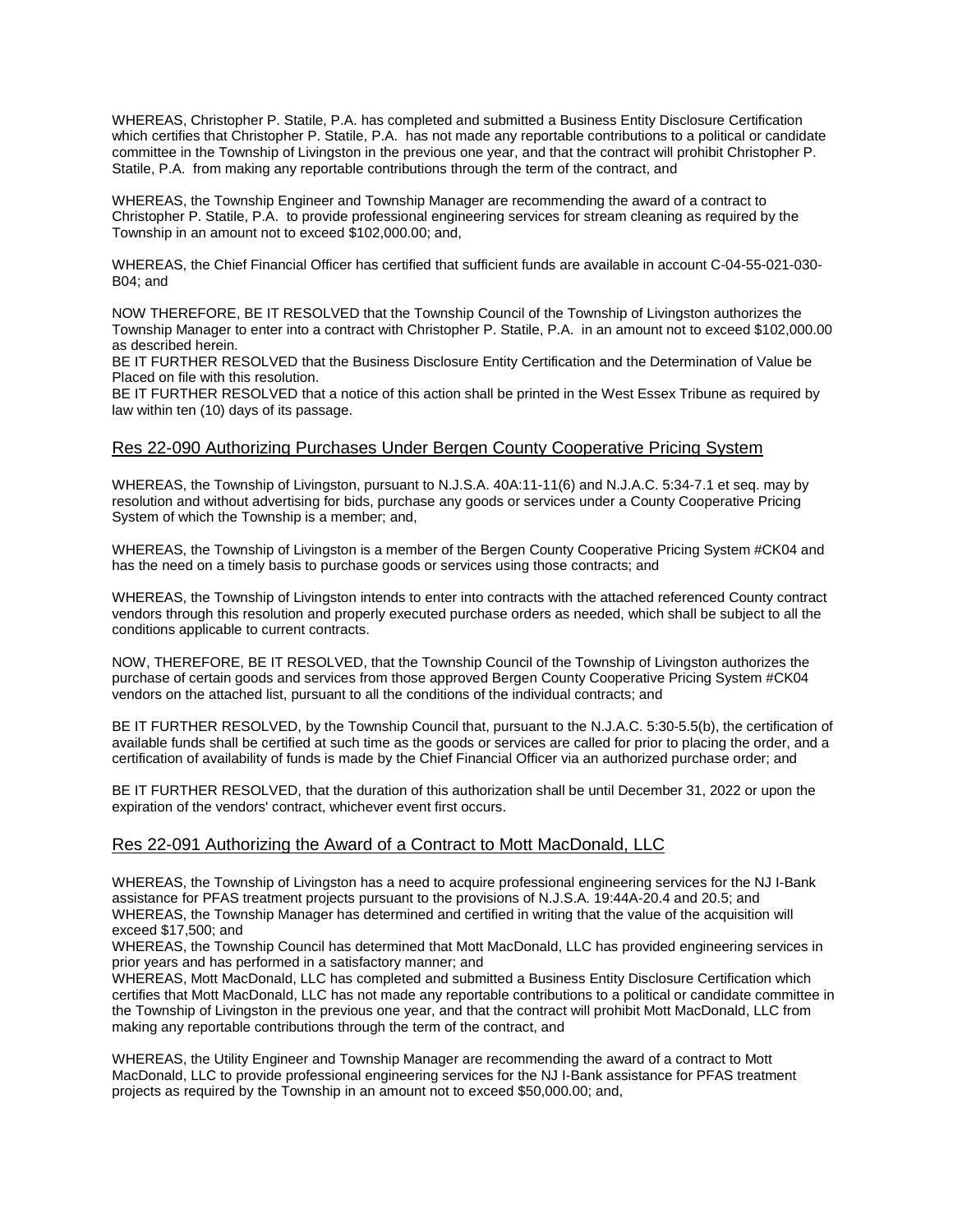WHEREAS, the Chief Financial Officer has certified that sufficient funds are available in account C-06-55-020-012- C01; and

NOW THEREFORE, BE IT RESOLVED that the Township Council of the Township of Livingston authorizes the Township Manager to enter into a contract with Mott MacDonald, LLC in an amount not to exceed \$50,000.00 as described herein.

BE IT FURTHER RESOLVED that the Business Disclosure Entity Certification and the Determination of Value be Placed on file with this resolution.

BE IT FURTHER RESOLVED that a notice of this action shall be printed in the West Essex Tribune as required by law within ten (10) days of its passage.

### Res 22-092 Authorizing the Award of a Contract to Gibbons, P.C.

WHEREAS, the Township of Livingston ("Township") has the need to acquire Bond Counsel Services pursuant to the provisions of N.J.S.A. 19:44A-20.4 and 20.5; and

WHEREAS, on November 1, 2021, the Township of Livingston issued RFP No. 15-2021 as a fair and open process, to solicit proposals from firms experienced performing bond counsel services; and

WHEREAS, the request for proposals ("RFP") was advertised on the Township of Livingston website on November 1, 2021, and as a result nine (9) rfp packages were requested; and

WHEREAS, on November 23, 2021, four (4) proposals were received by the rfp deadline and publicly read; and

WHEREAS, in accordance with the selection criteria established in the rfp, the proposals were evaluated for management criteria, technical criteria, past experience and performance, and financial considerations; and

WHEREAS, Gibbons P.C. submitted a proposal that meets all of the requirements of the RFP, complies with the requirements of N.J.S.A. 10:5-31 et seq. and N.J.S.A. 17:27 et seq., and is the most advantageous to the Township; and

WHEREAS, the Chief Financial Officer and Township Manager are recommending the award of a contract to Gibbons P.C. to provide Bond Counsel services in an amount not to exceed \$30,000.00; and

WHEREAS, prior to incurring the liability by placing the order, the certification of availability of funds shall be made by the chief financial officer, as appropriate, per N.J.A.C. 5:30-5.5 (b) 2.

NOW, THEREFORE, BE IT RESOLVED, by the Township Council of the Township of Livingston, in the County of Essex, State of New Jersey, that it authorizes the Township Manager to enter into a contract with Gibbons P.C. for the period February 7, 2022 through December 31, 2022 in an amount not to exceed \$30,000.00.

#### Res 22-093 Authorizing an Emergency Contract with William Stothoff Company Inc.

WHEREAS, the Township Manager has identified the immediate need for well numbers 15 and 9 pump replacements; and

WHEREAS, pump replacements are necessary to protect the public health, safety and welfare; and

WHEREAS, the Township Manager has provided written notification to the Township Council of the emergent need for well numbers 15 and 9 pump replacements to protect public health, safety, and welfare; and

WHEREAS, the Local Public Contracts Law (N.J.S.A. 40A:11-6, "Emergency Contracts") allows the award of contracts without public advertising for bids and bidding when an emergency affecting public health, safety or welfare requires the immediate delivery of goods or the performance of services; and

WHEREAS, the provisions of Chapter 19, P.L. 2004 (as amended by P.L. 2005, c.51) of the Pay-to-Play Laws **(**N.J.S.A. 19:44A-20.4 et seq.) are waived when an emergency exists affecting the public health, safety or welfare which requires the immediate delivery of goods or performance of services; and

WHEREAS, William Stothoff Company, Inc. submitted a quote of \$32,990.30; and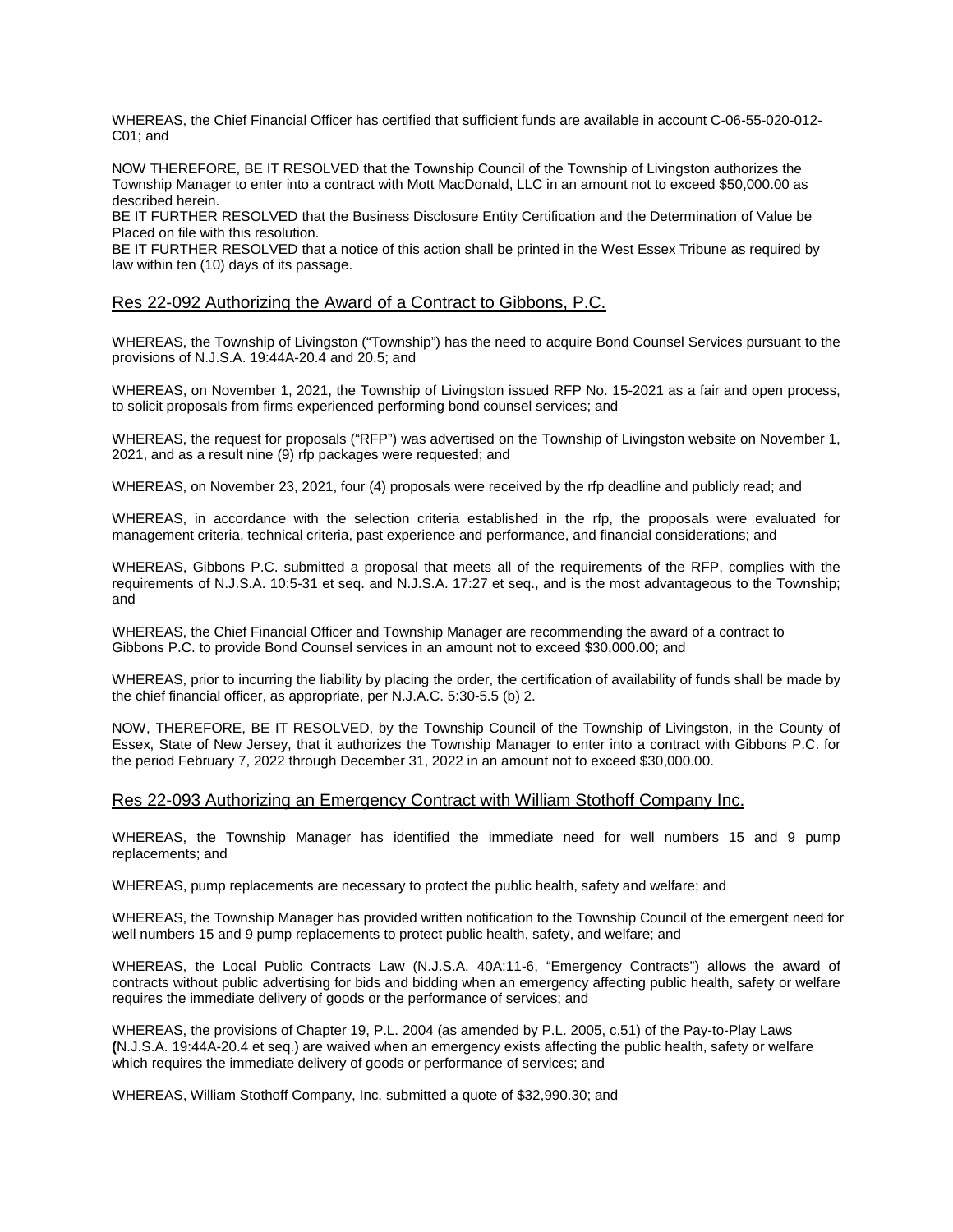WHEREAS, the Chief Financial Officer has certified that sufficient funds are available in account C-06-55-019-007- 002.

NOW, THEREFORE, BE IT RESOLVED, by the Township Council of the Township of Livingston, in the County of Essex, State of New Jersey, that the Township Manager is hereby authorized to enter into an emergency contract with William Stothoff Company, Inc. for well numbers 15 and 9 pump repairs in an amount not to exceed \$32,990.30.

On motion duly made and seconded, and on roll call vote, all members present voting YES, Resolutions 22-086 through Res 22-093, inclusive, were adopted.

## N. Reports of Township Officials/Professionals

Manager Lewis provided follow up on various Township topics, including: the progress of building the new DPW garage in light of possible wetlands, Licari's ADA accessibility, PSE&G's authorization to install new lights at the Oval, the cannabis sub-committee meeting, grant writer Request for Proposal (RFP), pool consultant inquiry, the current tree fund balance of \$168,000 to be used for tree planting and maintenance, issues with snow plows and snow build up on corner properties with sidewalks. Lastly, he mentioned that the Township is prepared to host inperson meetings, and that they would continue to be livestreamed on Facebook.

# O. Council Reports (7 minute limit, extension of time may be granted by Chair)

Councilmember Klein inquired about the drafting of an Ordinance to permit a sign of the structure being built on the construction perimeter fencing. He discussed the RAISE program as a potential funding source for infrastructure. He raised the idea of starting a Township newsletter, which was discussed, and due to the high cost of printing and postage, it was decided than an email newsletter would be more optimal.

Councilmember Vieira discussed "cutting the cord", the diminishing use of cable, and its effect on LTV. He also requested a fireworks notification to licensed pet owners in the Township.

### P. Mayor's Report

The Mayor expressed his gratitude for the DPW working outside in the cold and bitter weather.

### Q. Public Portion (on any subject—3 minute time limit)

On motion duly made and seconded, and on voice vote, the public portion was opened.

Lefty Grimes, 84 Hanover Rd, E Hanover, and sativacross.org, advocated for the rights of disabled.

Matthew Boxer, 6 Trombley Drive, addressed Clean Stormwater Management.

Terry Friedman, 11 Tarlton Drive, complained about deer on his property and Councilmember Fernandez explained the Township's deer management program.

There were no other speakers.

On motion duly made and seconded, and on voice vote, the public portion was closed.

At 8:05p.m., the following Resolution was read by Deputy Township Clerk Mazzucco: